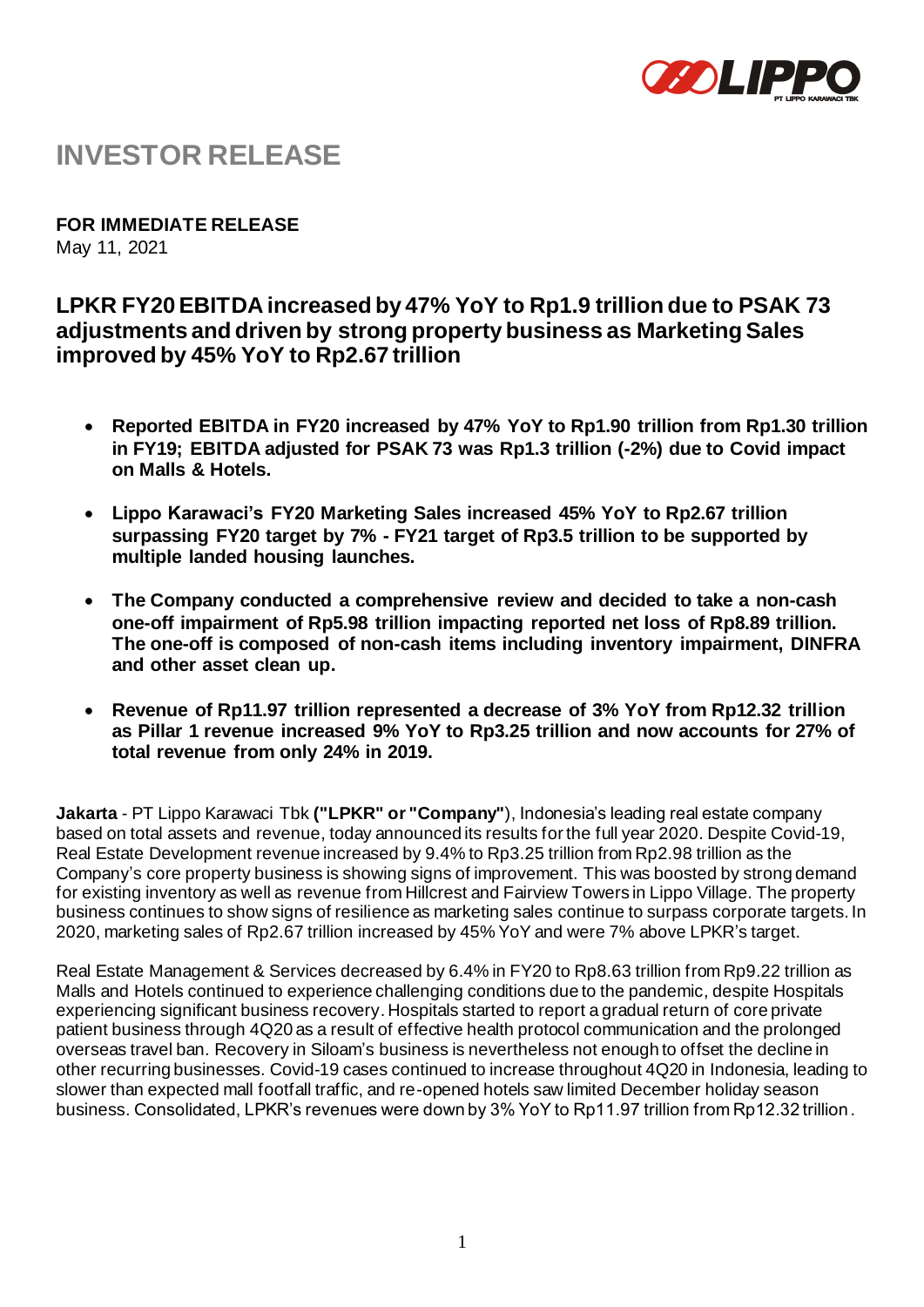

#### **LPCK resiliently navigates the Covid-19 crisis**

Lippo Cikarang reported strong revenue growth in the midst of Covid-19 as inventory sales of residential homes gained traction while the Orange County apartment complex continued its handover of units. LPCK's revenue increased by 8.8% YoY to Rp1.84 trillion in FY20 from Rp1.70 trillion in FY19. In FY20, Orange County recorded a 61% YoY increase in revenues to Rp990 billion from Rp615 billion as handovers of units picked up. Moreover, residential revenue increased by 48% YoY to Rp315 billion compared to Rp213 billion in 2019. Note that Waterfront Estates, affordable landed residential clusters in Cikarang that was launched in 1Q20, are scheduled for handover in 2Q21 and should help support 2021 revenue growth.

#### **Siloam's revenues rebounded quickly in 2H20**

Siloam Hospitals performance quickly rebounded by 16% YoY in 4Q20 (after experiencing a -22% growth in 2Q20) resulting in a 1% YoY revenue growth in FY20. Siloam's 2020 revenue reached Rp7.11 trillion, up from Rp7.02 trillion in the prior year. Siloam continues to account for a majority of LPKR's revenues (59%) as the property business is just starting to rebound. Overall, revenue from LPKR's Real Estate Management & Other Services decreased by 6.4%, accounting for 72% of total revenue in FY20 compared to 75% in FY19.

|                                 |                         |       |        | Change |
|---------------------------------|-------------------------|-------|--------|--------|
| (In Billion Rp)                 | <b>Income Statement</b> | 4Q20  | 4Q19   | YoY    |
| <b>SILOAM P&amp;L BREAKDOWN</b> |                         |       |        |        |
|                                 | Revenue                 | 2,109 | 1,802  | 17.0%  |
|                                 | <b>Gross Profit</b>     | 754   | 484    | 55.8%  |
|                                 | Opex                    | 504   | 479    | 5.2%   |
|                                 | <b>EBITDA</b>           | 472   | 140    | 237.1% |
|                                 | Net Income After Tax    | 165   | $-382$ | NM.    |

Siloam has expanded its COVID-19 testing capacity significantly to support Indonesia's effort to contain the Covid-19 virus. In FY20, Siloam conducted 212k PCR tests and more than 1.2 million rapid and serology tests. In addition to testing capacity, Siloam has 4 hospitals dedicated to COVID-19 treatment. Core EBITDA for FY20 improved by Rp61 billion (or 7%) to Rp932 billion from Rp871 billion YoY, while reported EBITDA of Rp1.2 trillion was up 169% from Rp445 billion as PSAK 73 adoption and one-time items impacted the reported results. We are starting to see positive results from Management's shift of focus from expansion to asset monetization as more ramping up hospitals turn EBITDA positive.

In 4Q20, Siloam booked QoQ EBITDA growth of 84% to Rp454 billion from Rp247 billion in 3Q20, primarily supported by increased pandemic related revenues. In 4Q20, Siloam's Net Profit After Tax increased to Rp1 billion from a net loss of Rp387 billion in the year ago period.

|                    |                                            |        |        | <b>Change</b> |
|--------------------|--------------------------------------------|--------|--------|---------------|
| (In Billion Rp)    | <b>Income Statement</b>                    | 2020   | 2019   | YoY           |
| Revenue            |                                            |        |        |               |
| <b>Development</b> | <b>Subtotal</b>                            | 3,253  | 2,975  | 9.4%          |
|                    | <b>Real Estate Development</b>             | 3,253  | 2,975  | 9.4%          |
| <b>Recurring</b>   | <b>Subtotal</b>                            | 8,713  | 9.345  | $-6.8%$       |
|                    | Healthcare                                 | 7,110  | 7,018  | 1.3%          |
|                    | Malls                                      | 456    | 598    | $-23.7%$      |
|                    | Others (Real Estate Management & Services) | 1,066  | 1.604  | $-33.5%$      |
|                    | Fund Management/ Investment                | 81     | 125    | $-35.2%$      |
|                    | <b>Total Revenue</b>                       | 11.966 | 12,320 | $-2.9%$       |

#### **Consolidated Gross Profit decreased by 6.7% YoY to Rp4.29 trillion in FY20**

LPKR booked gross profit of Rp4.29 trillion in FY20 compared to Rp4.60 trillion in FY19. The Real Estate Development segment reported a decrease in Gross Profit of 6.5% YoY to Rp836 billion in FY20 from Rp894 billion in FY19. Meanwhile, the malls, and other non-healthcare pillar 2 and pillar 3 businesses recorded decreases of 24.5%, 27.6% and 35.2% respectively due to the pandemic situation from the year ago period.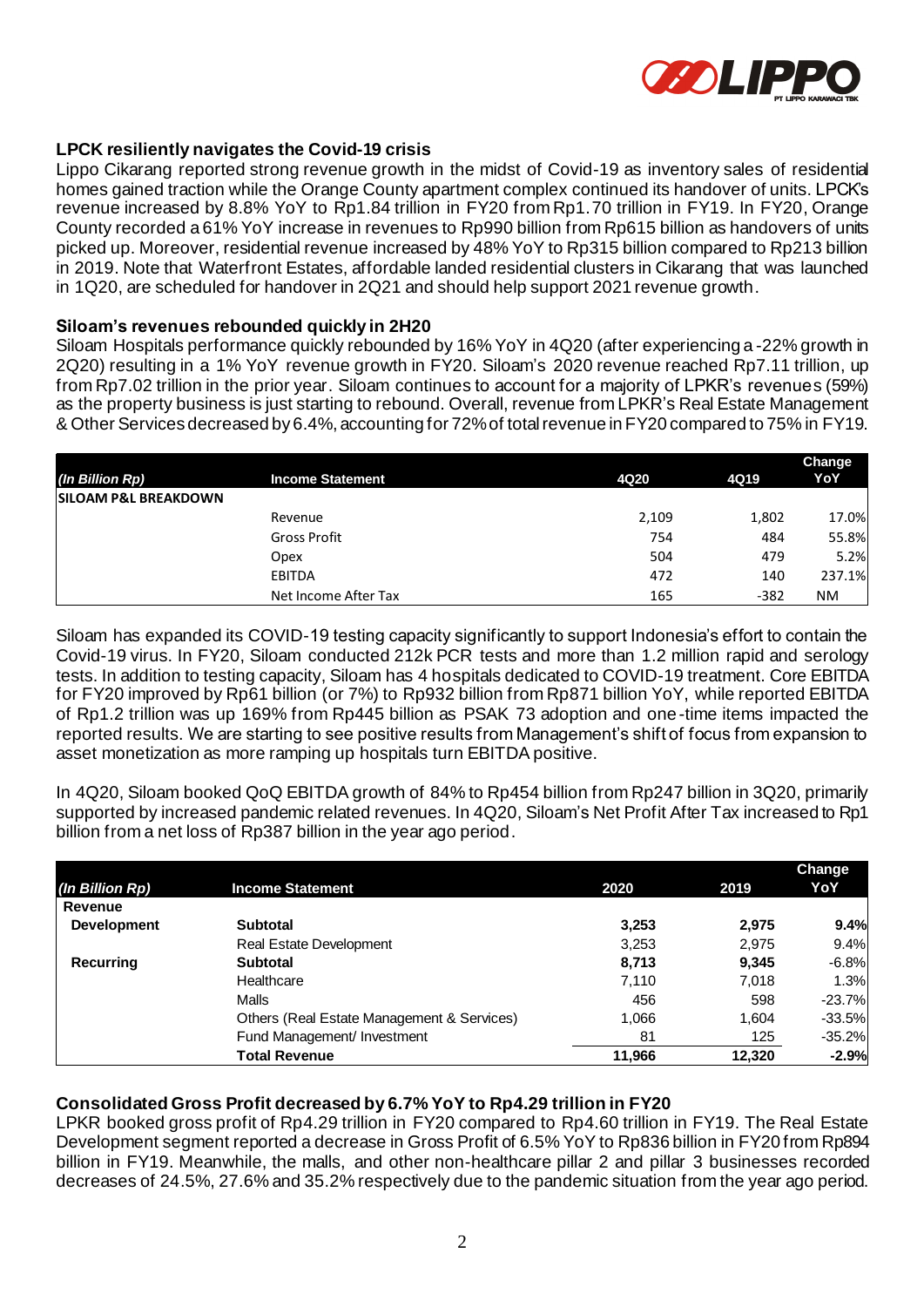

|                     |                                            |       |       | <b>Change</b> |
|---------------------|--------------------------------------------|-------|-------|---------------|
| (In Billion Rp)     | <b>Income Statement</b>                    | 2020  | 2019  | YoY           |
| <b>GROSS PROFIT</b> |                                            |       |       |               |
|                     | <b>Real Estate Development</b>             | 836   | 894   | $-6.5%$       |
|                     | Healthcare                                 | 2,417 | 2,287 | 5.7%          |
|                     | Malls                                      | 451   | 597   | $-24.5%$      |
|                     | Others (Real Estate Management & Services) | 501   | 692   | $-27.6%$      |
|                     | Fund Management/ Investment                | 81    | 125   | $-35.2%$      |
| Total               |                                            | 4.287 | 4.596 | $-6.7%$       |
| GROSS MARGIN (%)    |                                            | 36%   | 37%   |               |

|                           |                                   |       |       | Change       |
|---------------------------|-----------------------------------|-------|-------|--------------|
| (In Billion Rp)           | <b>Income Statement</b>           | 2020  | 2019  | YoY          |
| <b>OPERATING EXPENSES</b> |                                   |       |       |              |
|                           | <b>Real Estate Development</b>    | 1.615 | 1.415 | <b>14.2%</b> |
|                           | Real Estate Management & Services | 2,403 | 2,539 | $-5.4%$      |
|                           | Fund Management/ Investment       | 52    | 50    | 2.7%         |
| <b>Total</b>              |                                   | 4.069 | 4.004 | 1.6%         |
| OPEX / REVENUES           |                                   | 34%   | 32%   |              |

#### **Consolidated FY20 EBITDA increased by 47% YoY to Rp1.90 trillion**

| (In Billion Rp)                              | <b>Income Statement</b>                                                                                                                                                                                                                                                                                                                                                                                                                                                                                                                                    |         | 2020       | 2019          | YoY                  |
|----------------------------------------------|------------------------------------------------------------------------------------------------------------------------------------------------------------------------------------------------------------------------------------------------------------------------------------------------------------------------------------------------------------------------------------------------------------------------------------------------------------------------------------------------------------------------------------------------------------|---------|------------|---------------|----------------------|
| <b>GROSS PROFIT</b>                          | Real Estate Development                                                                                                                                                                                                                                                                                                                                                                                                                                                                                                                                    |         | 836        | 894           | $-6.5%$              |
|                                              | Healthcare                                                                                                                                                                                                                                                                                                                                                                                                                                                                                                                                                 |         | 2,417      | 2,287         | 5.7%                 |
|                                              | Malls                                                                                                                                                                                                                                                                                                                                                                                                                                                                                                                                                      |         | 451        | 597           | $-24.5%$             |
|                                              | Others (Real Estate Management & Services)                                                                                                                                                                                                                                                                                                                                                                                                                                                                                                                 |         | 501        | 692           | $-27.6%$             |
|                                              | Fund Management/ Investment                                                                                                                                                                                                                                                                                                                                                                                                                                                                                                                                |         | 81         | 125           | $-35.2%$             |
| Total                                        |                                                                                                                                                                                                                                                                                                                                                                                                                                                                                                                                                            |         | 4,287      | 4,596         | $-6.7%$              |
| GROSS MARGIN (%)                             |                                                                                                                                                                                                                                                                                                                                                                                                                                                                                                                                                            |         | 36%        | 37%           |                      |
|                                              |                                                                                                                                                                                                                                                                                                                                                                                                                                                                                                                                                            |         |            |               |                      |
|                                              |                                                                                                                                                                                                                                                                                                                                                                                                                                                                                                                                                            |         |            |               | Change<br>YoY        |
| (In Billion Rp)<br><b>OPERATING EXPENSES</b> | <b>Income Statement</b>                                                                                                                                                                                                                                                                                                                                                                                                                                                                                                                                    |         | 2020       | 2019          |                      |
|                                              | Real Estate Development                                                                                                                                                                                                                                                                                                                                                                                                                                                                                                                                    |         | 1,615      | 1,415         | 14.2%                |
|                                              | Real Estate Management & Services                                                                                                                                                                                                                                                                                                                                                                                                                                                                                                                          |         | 2,403      | 2,539         | $-5.4%$              |
|                                              | Fund Management/ Investment                                                                                                                                                                                                                                                                                                                                                                                                                                                                                                                                |         | 52         | 50            | 2.7%                 |
| <b>Total</b>                                 |                                                                                                                                                                                                                                                                                                                                                                                                                                                                                                                                                            |         | 4,069      | 4,004         | 1.6%                 |
| OPEX / REVENUES                              |                                                                                                                                                                                                                                                                                                                                                                                                                                                                                                                                                            |         | 34%        | 32%           |                      |
|                                              | 2% to Rp1.3 trillion from Rp1.3 trillion in FY19. Core EBITDA adjusts for PSAK 73's positive contribution of<br>Rp633 billion to FY20 results. Real Estate Development led the reported EBITDA improvement, increasing<br>to Rp4 billion in FY20 from a loss of Rp457 billion in FY19.                                                                                                                                                                                                                                                                     |         |            |               |                      |
| (In Billion Rp)                              | <b>Income Statement</b>                                                                                                                                                                                                                                                                                                                                                                                                                                                                                                                                    |         | 2020       | 2019          | Change<br>YoY        |
| <b>EBITDA</b>                                |                                                                                                                                                                                                                                                                                                                                                                                                                                                                                                                                                            |         |            |               |                      |
|                                              | <b>Real Estate Development</b>                                                                                                                                                                                                                                                                                                                                                                                                                                                                                                                             |         | 4          | (457)         | 290.7%               |
|                                              | Healthcare                                                                                                                                                                                                                                                                                                                                                                                                                                                                                                                                                 |         | 1,269      | 843           | 50.5%                |
|                                              | Malls                                                                                                                                                                                                                                                                                                                                                                                                                                                                                                                                                      |         | 172<br>423 | 318<br>514    | $-45.9%$<br>$-17.7%$ |
|                                              | Others (Real Estate Management & Services)<br>Fund Management/ Investment                                                                                                                                                                                                                                                                                                                                                                                                                                                                                  |         | 35         | 81            | $-57.2%$             |
| Total                                        |                                                                                                                                                                                                                                                                                                                                                                                                                                                                                                                                                            |         | 1,903      | 1,299         | 46.5%                |
| <b>EBITDA MARGIN</b>                         |                                                                                                                                                                                                                                                                                                                                                                                                                                                                                                                                                            |         | 16%        | 11%           |                      |
| Item                                         | Consolidated EBITDA Margin has improved to 16% in FY20 from 11% in FY19. However, as a result of a<br>number of one-time impairments and costs incurred LPKR realized a FY20 net loss of Rp8.89 trillion<br>compared to a net loss of Rp1.98 trillion in 2019.                                                                                                                                                                                                                                                                                             | 2020    | 2019       | Change<br>YoY |                      |
| <b>EBITDA (As Reported)</b>                  |                                                                                                                                                                                                                                                                                                                                                                                                                                                                                                                                                            | 1,903   | 1,298      | 46.6%         |                      |
| EBITDA (less PSAK 73)                        |                                                                                                                                                                                                                                                                                                                                                                                                                                                                                                                                                            | 1,270   | 1,298      | $-2.2%$       |                      |
| NPAT (As Reported)                           |                                                                                                                                                                                                                                                                                                                                                                                                                                                                                                                                                            | (8,891) | (1,983)    | $-348.3%$     |                      |
|                                              | NPAT (less PSAK 72/73, One-time charges, Mark to Mkt)                                                                                                                                                                                                                                                                                                                                                                                                                                                                                                      | (1,790) | (1,605)    | $-11.5%$      |                      |
|                                              | In FY20, The Company conducted a comprehensive review and decided to take a non-cash one-off<br>impairment of Rp5.98 trillion impacting the reported net loss of Rp8.89 trillion. After adjusting for one-time<br>items net loss after tax increased by 11.5% to a loss of Rp1.79 trillion from Rp1.61 trillion in 2019. The one-<br>time impairments were from inventory, DINFRA write-downs and other asset clean up. All one-time items<br>were non-cash in nature. While a sizable figure, we believe going forward that the one-time adjustments will |         |            |               |                      |
|                                              | allow our balance sheet to accurately reflect the business improvements under new management and                                                                                                                                                                                                                                                                                                                                                                                                                                                           |         |            |               |                      |

|                                                       |         |         | Change    |
|-------------------------------------------------------|---------|---------|-----------|
| <b>Item</b>                                           | 2020    | 2019    | YoY       |
| <b>EBITDA (As Reported)</b>                           | 1.903   | 1.298   | 46.6%     |
| EBITDA (less PSAK 73)                                 | 1.270   | 1.298   | $-2.2%$   |
|                                                       |         |         |           |
| NPAT (As Reported)                                    | (8,891) | (1,983) | $-348.3%$ |
| NPAT (less PSAK 72/73, One-time charges, Mark to Mkt) | (1.790) | (1,605) | $-11.5%$  |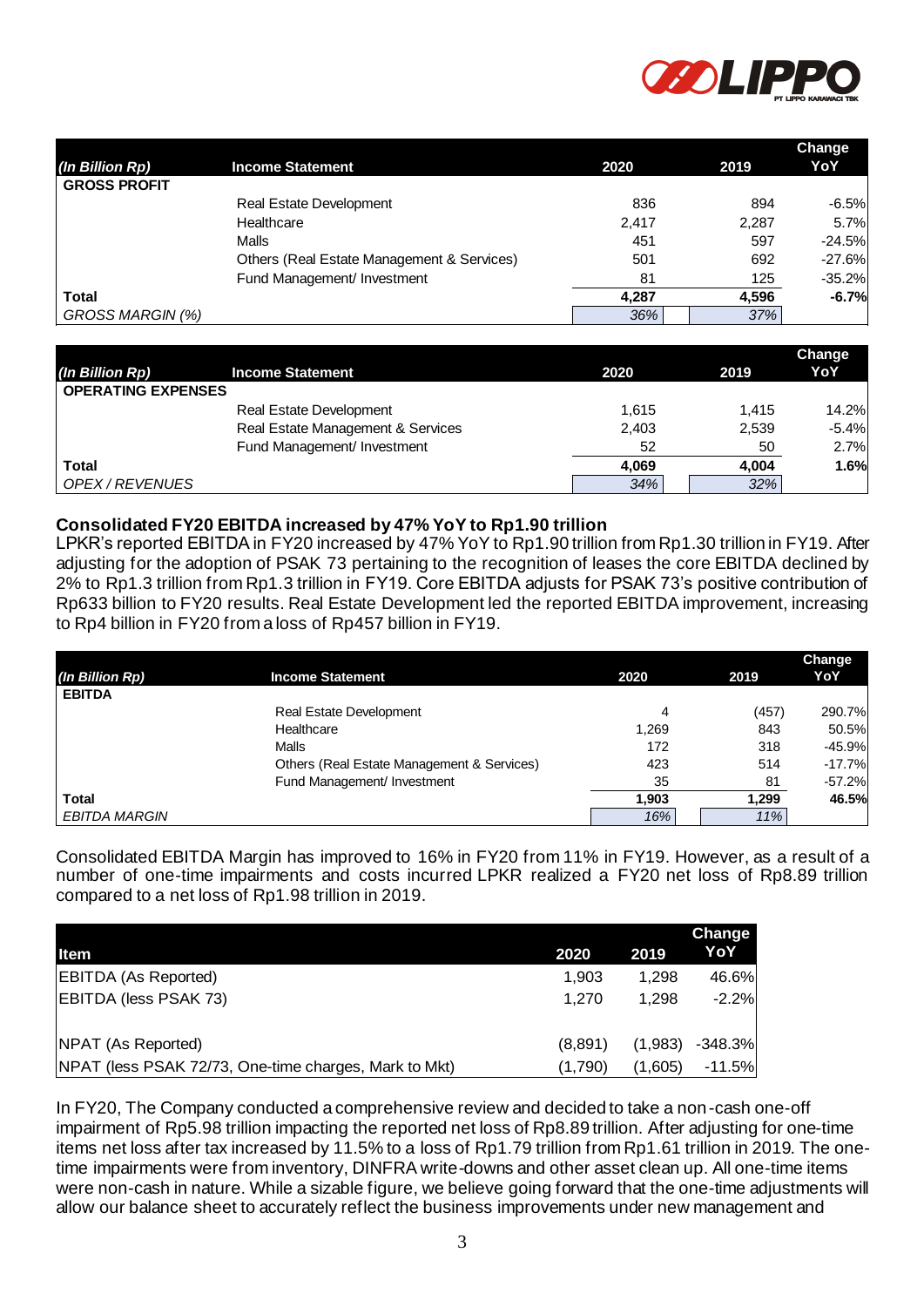

remove legacy item volatility to earnings. Potential costs incurred from our legacy high-rise projects are being realized upfront such that there will be no booking of negative margin once legacy projects are handed over.

#### **Recent Events**

LPKR completed the divestment of Lippo Mall Puri to Lippo Malls Indonesia Retail Trust (LMIRT) for Rp3.5 trillion in January 2021. The Transaction was significantly cash and value-accretive for LPKR, receiving Rp1.93T in Liquidity and 3.5 billion LMIRT units valued at ~Rp2.5T based on current market price s.

LPKR successfully renegotiated the hospital's rental structure agreement with Singapore-based First REIT and Siloam Hospitals. The new leases are based on the principle of sustainability: all hospital rents will now be entirely Rupiah denominated thus removing any currency mismatch; rents will include a 4.5% annual escalation in Rupiah terms or 8% of prior year's GOR, whichever is higher. Furthermore, Siloam has restructured its rental payments that will help to minimize rental subsidy. This successful restructuring with First REIT and Siloam removes a key uncertainty for all parties, and results in more than Rp450.0 billion of savings for LPKR in 2021 compared to the pre-existing structure

John Riady, CEO of LPKR noted, "Despite the pandemic situation, 2020 was a thriving year for our property business with over Rp2.67 trillion in marketing sales, up 45% year on year. In the future, as we reflect on 2020 results and the changes at Lippo Karawaci we will point to this year as the turning point where our property business model was validated by selling out all of our launches in Lippo Village in a matter of hours from launch. On the recurring income side, Siloam Hospitals reported strong EBITDA growth and improving margins, as their doctors and nurses were at the forefront of fighting the pandemic. Although our other recurring income streams remain under pressure due to the Covid-19 pandemic, we have seen business slowly rebounding and life returning closer to normal."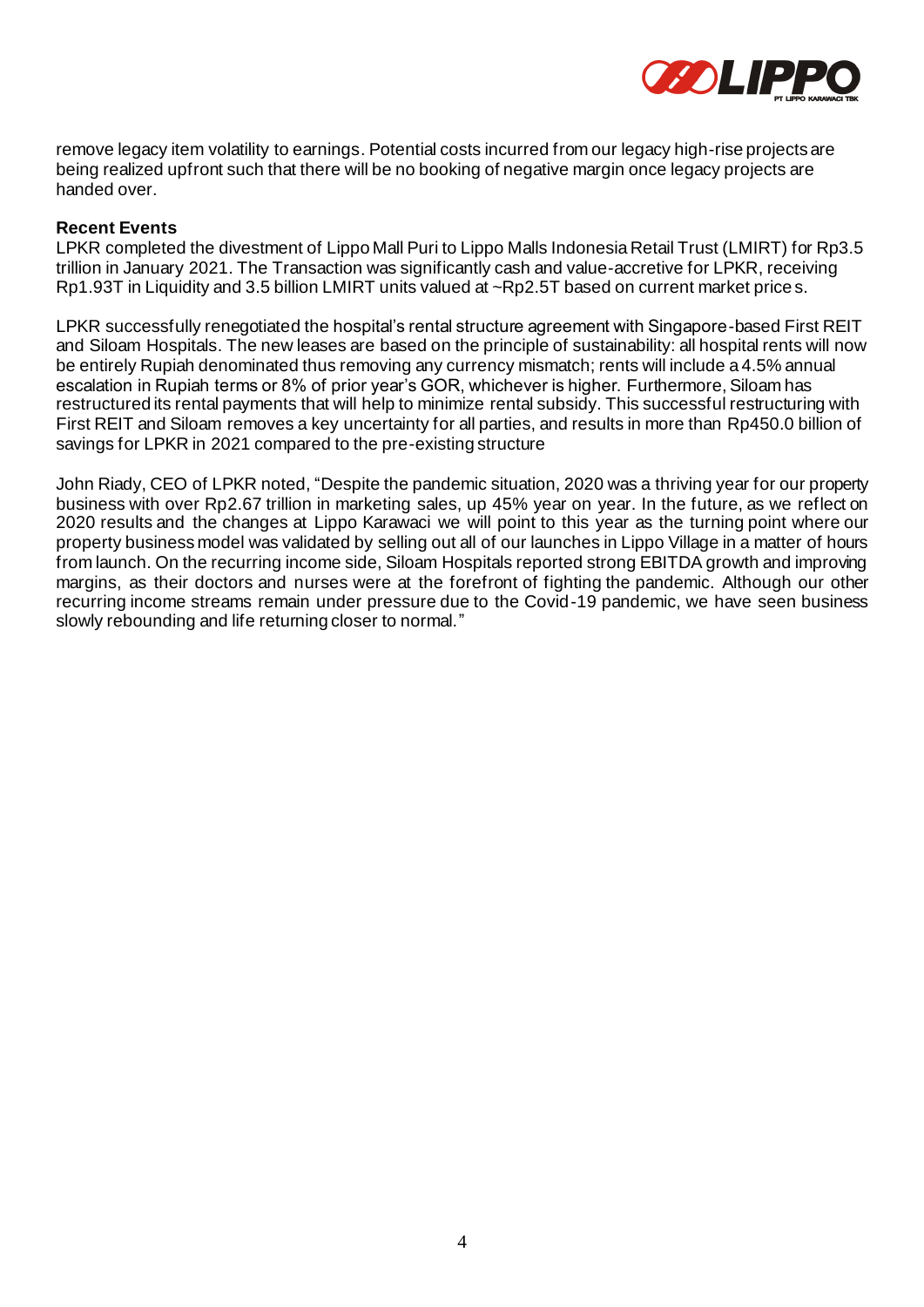

| Project<br>Location           |                          | in RpBn             |              | <b>FY20</b><br><b>FY20</b> |                 |
|-------------------------------|--------------------------|---------------------|--------------|----------------------------|-----------------|
|                               |                          | FY20F               |              | <b>FY20A</b> Units sold    | <b>Land ASP</b> |
|                               |                          | <b>Marketing</b>    | Marketing    |                            | (Rpm per        |
|                               |                          | <b>Sales Target</b> | <b>Sales</b> |                            | sqm)            |
| <b>Holdco</b>                 |                          | 1,700               | 1,654        |                            |                 |
| Lippo Village                 | West Greater Jakarta     | 750                 | 849          | 729                        | 12.5            |
| <b>Holland Village Manado</b> | Manado, North Sulawesi   | 10                  | 10           | 9                          | 32.4            |
| Tanjung Bunga                 | Makassar, South Sulawesi | 150                 | 146          | 317                        |                 |
| San Diego Hills               | Karawang, West Java      | 200                 | 214          | 1,769                      | 16.9            |
| Amartapura                    | West Greater Jakarta     |                     | 19           | 34                         | 5.1             |
| <b>Kemang Village</b>         | South Jakarta            | 100                 | 48           | 9                          | 17.9            |
| Hillcrest & Fairview (LV)     | West Greater Jakarta     | 100                 | 77           | 47                         | 17.7            |
| St. Moritz                    | West Jakarta             | 100                 | 114          | 36                         | 16.1            |
| <b>Park View</b>              | South Jakarta            |                     | 1            | $\mathbf{1}$               | 16.9            |
| Holland Village Jakarta       | North East Jakarta       | 150                 | 36           | 18                         | 19.2            |
| Lippo Office Thamrin          | Central Jakarta          | 100                 | 94           | 10                         | 45.0            |
| <b>Embarcadero Suites</b>     | Tangerang                | 40                  | 17           | 14                         | 18.1            |
| <b>Retail Inventory</b>       | Sumatera                 |                     | 31           | 28                         | 2.0             |
| <b>Lippo Cikarang</b>         |                          |                     |              |                            |                 |
| Residential                   | East Greater Jakarta     | 25                  | 28           | 24                         | 8.6             |
| Waterfront                    | East Greater Jakarta     | 600                 | 645          | 759                        | 11.3            |
| Commercial                    | East Greater Jakarta     | 25                  | 12           | 3                          | 5.3             |
| Industrial                    | East Greater Jakarta     | 100                 | 291          | 73                         | 2.0             |
| Orange County                 | East Greater Jakarta     | 50                  | 39           | 34                         |                 |
| Total                         |                          | 2,500               | 2,670        | 3,886                      |                 |

### **About Lippo Karawaci ("LPKR") [\(www.lippokarawaci.co.id\)](http://www.lippokarawaci.co.id/)**

Listed on the Indonesia Stock Exchange, Lippo Karawaci ("LPKR") is Indonesia's leading integrated real estate company with total assets of US\$3.7 billion at 31 December 2020. Our core business comprises urban residential developments, lifestyle malls and healthcare. We are also actively involved in integrated developments, hospitality, township development and management, as well as asset management services.

Currently, the Company has a presence in 40 cities, and is a leading Indonesian property developer with 1,362 ha of landbank ready for development. Through our two publicly listed subsidiaries, PT Lippo Cikarang Tbk, and PT Gowa Makassar Tourism Development Tbk, of which LPKR owns 84.0% and 62.7% respectively, LPKR develops and operates urban developments at Lippo Cikarang in Bekasi and at Tanjung Bunga in Makassar. Additionally, LPKR owns 55.4% of PT Siloam International Hospitals Tbk, Indonesia's leading private hospitals network, with 39 hospitals across 25 cities nationwide.

LPKR also has an ownership stake in Lippo Malls Indonesia Retail Trust, a listed REIT in Singapore with US\$1.8bn of assets under management at 31 December 2020.

**For more information, please contact:**

\_\_\_\_\_\_\_\_\_\_\_\_\_\_\_\_\_\_\_\_\_\_\_\_\_\_\_\_\_\_\_\_\_\_\_\_